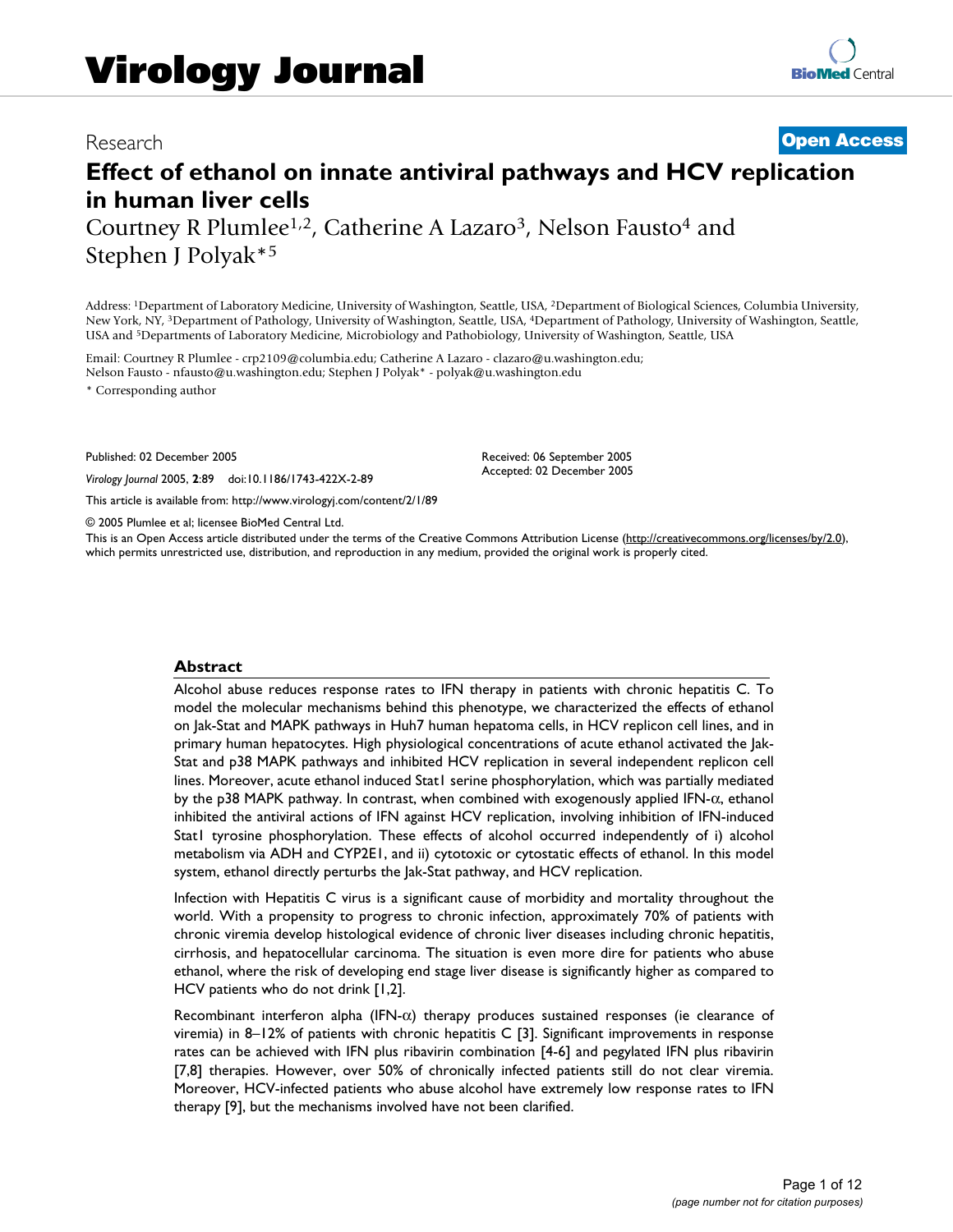MAPKs play essential roles in regulation of differentiation, cell growth, and responses to cytokines, chemokines and stress. The core element in MAPK signaling consists of a module of 3 kinases, named MKKK, MKK, and MAPK, which sequentially phosphorylate each other [10]. Currently, four MAPK modules have been characterized in mammalian cells: Extracellular Regulated Kinases (ERK1 and 2), Stress activated/c-Jun N terminal kinase (SAPK/JNK), p38 MAP kinases, and ERK5 [11]. Interestingly, ethanol modulates MAPKs [12]. However, information on how ethanol affects MAPKs in the context of innate antiviral pathways such as the Jak-Stat pathway in human cells is extremely limited.

When IFN- $\alpha$  binds its receptor, two receptor associated tyrosine kinases, Tyk2 and Jak1 become activated by phosphorylation, and phosphorylate Stat1 and Stat2 on conserved tyrosine residues [13]. Stat1 and Stat2 combine with the IRF-9 protein to form the transcription factor interferon stimulated gene factor 3 (ISGF-3), which binds to the interferon stimulated response element (ISRE), and induces transcription of IFN-α-induced genes (ISG). The ISGs mediate the antiviral effects of IFN. The transcriptional activities of Stats 1, 3, 4, 5a, and 5b are also regulated by serine phosphorylation [14]. Phosphorylation of Stat1 on a conserved serine amino acid at position 727 (S727), results in maximal transcriptional activity of the ISGF-3 transcription factor complex [15]. Although cross-talk between p38 MAPK and the Jak-Stat pathway is essential for IFN-induced ISRE transcription, p38 does not participate in IFN induction of Stat1 serine phosphorylation [14,16-19]. However, cellular stress responses induced by stimuli such as ultraviolet light do induce p38 MAPK mediated Stat1 S727 phosphorylation [18].

In the current report, we postulated that alcohol and HCV proteins modulate MAPK and Jak-Stat pathways in human liver cells. To begin to address these issues, we characterized the interaction of acute ethanol on Jak-Stat and MAPK pathways in Huh7 cells, HCV replicon cells lines, and primary human hepatocytes.

## **Materials and methods** *Cells and chemicals*

Human hepatoma Huh7 cells were grown in DMEM containing 10% FBS, 1× penicillin, streptomycin, fungizone, 10mM L-glutamine, and 1× non-essential amino acids (all reagents were from Invitrogen; Carlsbad, CA). BB7 cells are derived from Huh7 cells and support the replication of a subgenomic HCV replicon containing a S2204I adaptive mutation in the NS5A gene [20]. FL-Neo cells are a stable Huh7 derived cell line containing a genomic length HCV replicon with the S2204I mutation in NS5A and a P1496L mutation in NS3. BB7 and FL-Neo cells were obtained from Apath, LLC. Subgenomic replicon cell lines 9–13 and 5-15-9-2-3 (referred to as 5–15 in this paper) containing different adaptive mutations [21-23] were kindly provided by Dr. Ralf Bartenschalger. Replicon cell lines were maintained in Huh7 media containing 400 µg/ml of G418 (Calbiochem; San Diego, CA). Primary human fetal hepatocytes were isolated and grown in chemically defined serum free medium as described [24]. Primary hepatocyte cultures were analyzed within 2 days of isolation. Cells were maintained in humidified incubators at 37°C with 5%  $CO<sub>2</sub>$ . Ethanol (AAPER; Shelbyville, KY) at concentrations of 0–200 mM, was added to cells at the same time as IFN-α (Sigma, St. Louis, MO). Relative to untreated cells, ethanol did not induce any cytotoxic or growth inhibitory effects on any of the cell types at any of the doses tested (see Additional File 1). MAPK inhibitors UO126, PD98059, and SB203508, used to inhibit p42/ 44, MEK1, and p38 MAPK pathways, respectively, were solubilized in DMSO and obtained from Calbiochem. ADH and CYP2E1 inhibitors 4-methylpyrazole (4-MP) and diallylsulfide (DAS) [25], were obtained from Sigma and solubilized in DMSO. In all experiments, the final concentration of DMSO was below 0.2%, so as to prevent DMSO inhibition of CYP2E1 [26].

## *Transfection*

The day prior to transfection,  $2 \times 10^5$  cells were plated in 12-well tissue culture plates. Endotoxin free plasmid DNA was purified (Endofree kit, Qiagen; Valencia, CA), and was introduced into cells with lipofectamine 2000 according to manufacturer's recommendations (Invitrogen). Transfection efficiency was monitored by including 0.5 µg of plasmid pQ150 (provided by Dr. Jeffery Vieira), which expresses GFP under control of the constitutive EF-1α promoter. Prior to harvesting protein lysates, cells expressing GFP were visualized by fluorescence microscopy and the transfection efficiency calculated by determining the percentage of green cells to total cells. For reporter gene studies, 0.5 µg of the luciferase gene under control of the interferon stimulated response element (ISRE) in plasmid pISRE-luc (ISRE promoter; Stratagene; La Jolla, CA), was transfected into cells in duplicate or triplicate. In certain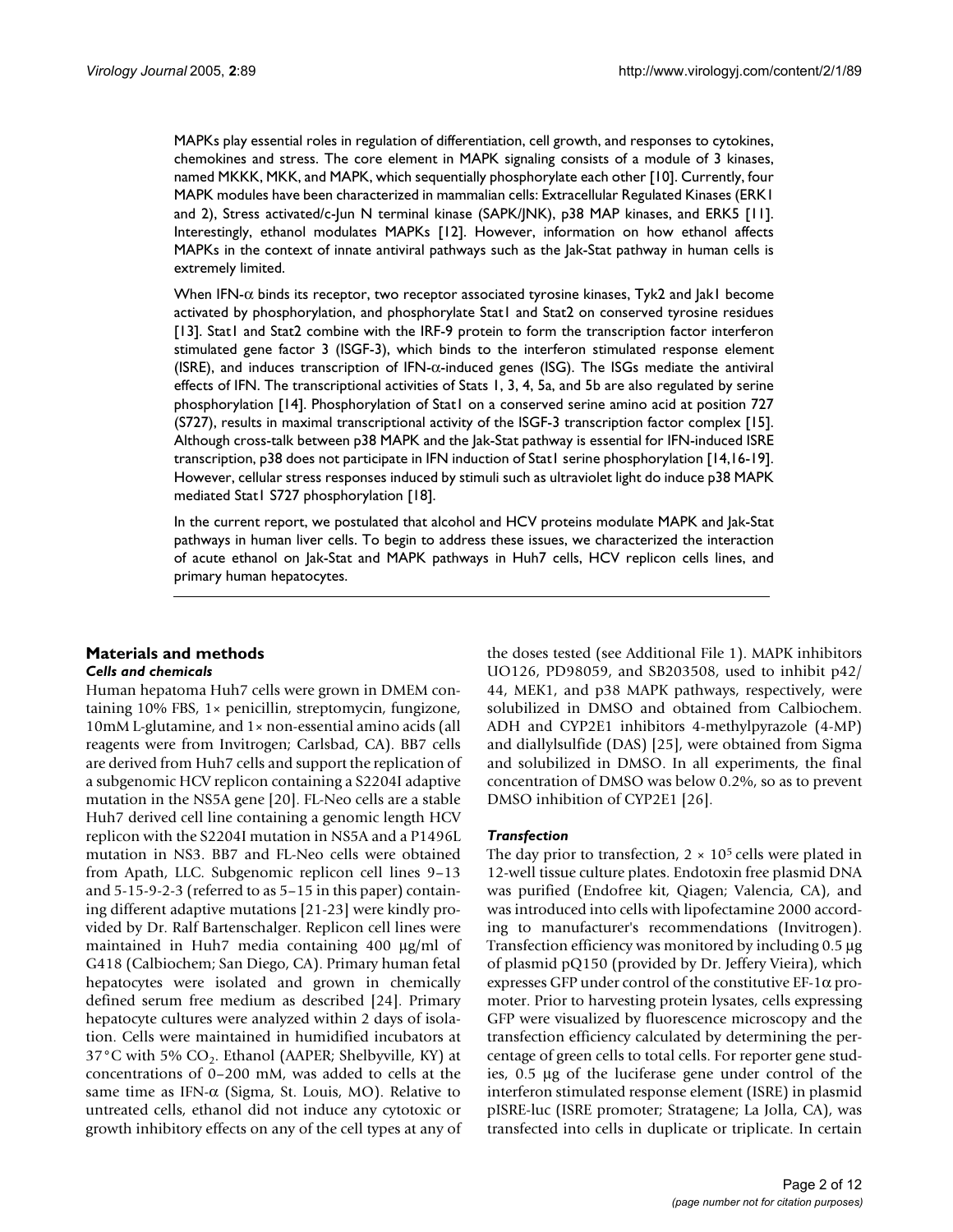

Effect of acute ethanol on the Jak-Stat pathway. A, high physiological doses of ethanol activate the ISRE. Huh7 cells were transfected with 0.7 µg of pISRE-luc, and 24 hours later, cells were stimulated with ethanol at the indicated concentrations. Protein lysates were assayed for luciferase activity 6 hours later. Error bars represent standard deviations. The experiment was repeated 6 times with similar results. B, acute ethanol induces Stat1 serine phosphorylation. Huh7 cells were left as untreated controls (C) or treated with 1,000 U/ml of IFN-α (IFN), or 100 mM ethanol (EtOH). Twenty minutes later, equal amounts of whole cell protein extracts were separated by SDS-PAGE, and blotted for phosphorylated Stat1 S727 (toppanel), Stat1 Y701 (second panel), Stat2 Y690 (third panel), and total forms of the Stat1 protein (lower panel). The figure is representative of 3 independent experiments, which yielded similar results.

experiments a dominant negative p38 (p38 AGF) expressing plasmid [27], provided by Dr. Michael Kracht, was transfected into cells. Twenty-four hours post-transfection, ethanol, either alone or in combination with IFN was added directly to cells. Six hours later, luciferase activity was measured on cell lysates and normalized for transfection efficiency and total protein content.

## *Western blot analysis*

Protein lysates were quantitated by BCA Protein Assay (Pierce; Rockford, IL) and equal amounts (typically 20–30 µg) of total protein was separated on 4–20% SDS-PAGE gels. For detection of phosphorylated Stat1 proteins, Stat1 phosphotyrosine (Y701) and phosphoserine (S727) specific antibodies were used (Zymed-Invitrogen). Total Stat1 was detected using a polyclonal antibody (Zymed or Santa Cruz Biotechnology; Santa Cruz, CA). Total and phosphorylated forms of p42/44 (ERK2/1), and p38 MAPK were detected with specific antisera (Cell Signaling; Beverly, MA). Cytochrome P4502E1 (CYP2E1) was detected using polyclonal rabbit antiserum (provided by Arthur Cederbaum), while alcohol dehydrogenase (ADH) was detected with a mouse monoclonal antibody (AbCam; Cambridge, MA). HCV proteins were detected using random, de-identified HCV infected patient serum, as described [28]. Infected serum was inactivated by adding triton X-100 to 1% prior to use.

## *Kinase assays*

The activity of p38 MAPK in Huh7 cells was assessed via kinase assay using a kit (Cell Signaling). Briefly, cell lysates were immunoprecipitated with antibodies that recognize the phosphorylated form of p38 MAPK. After stringent washing, recombinant ATF-2 protein, a substrate for p38, was added to immunoprecipitates and incubated for 30 minutes according to manufacturer's specifications. Phosphorylated protein ATF-2 was detected by western blot.

## *HCV RNA quantitation*

HCV RNA was quantitated by real time RT-PCR, using a modified version of a recent procedure [29]. Total cellular RNA was isolated from replicon cells using a commercial kit (Qiagen). Ten nanograms of RNA was added to wells of a 384 well plate containing the EZ RT-PCR master mix (Perkin Elmer; Wellesley, MA). Samples were run on an ABI HT7900 real time RT-PCR machine. The RT reaction consisted of 50°C for 2 minutes followed by 60°C for 30 minutes. The PCR consisted of an initial denaturation of 2 minutes at 95°C, then 45 cycles of 95°C for 15 seconds followed by simultaneous annealing/extension at 60°C for 1 minute. For each run, dilutions of BB7 plasmid DNA (precisely quantitated using the PicoGreen DNA quantitation kit (Invitrogen)) ranging from 0–107 copies per tube were run in triplicate to generate a standard curve, which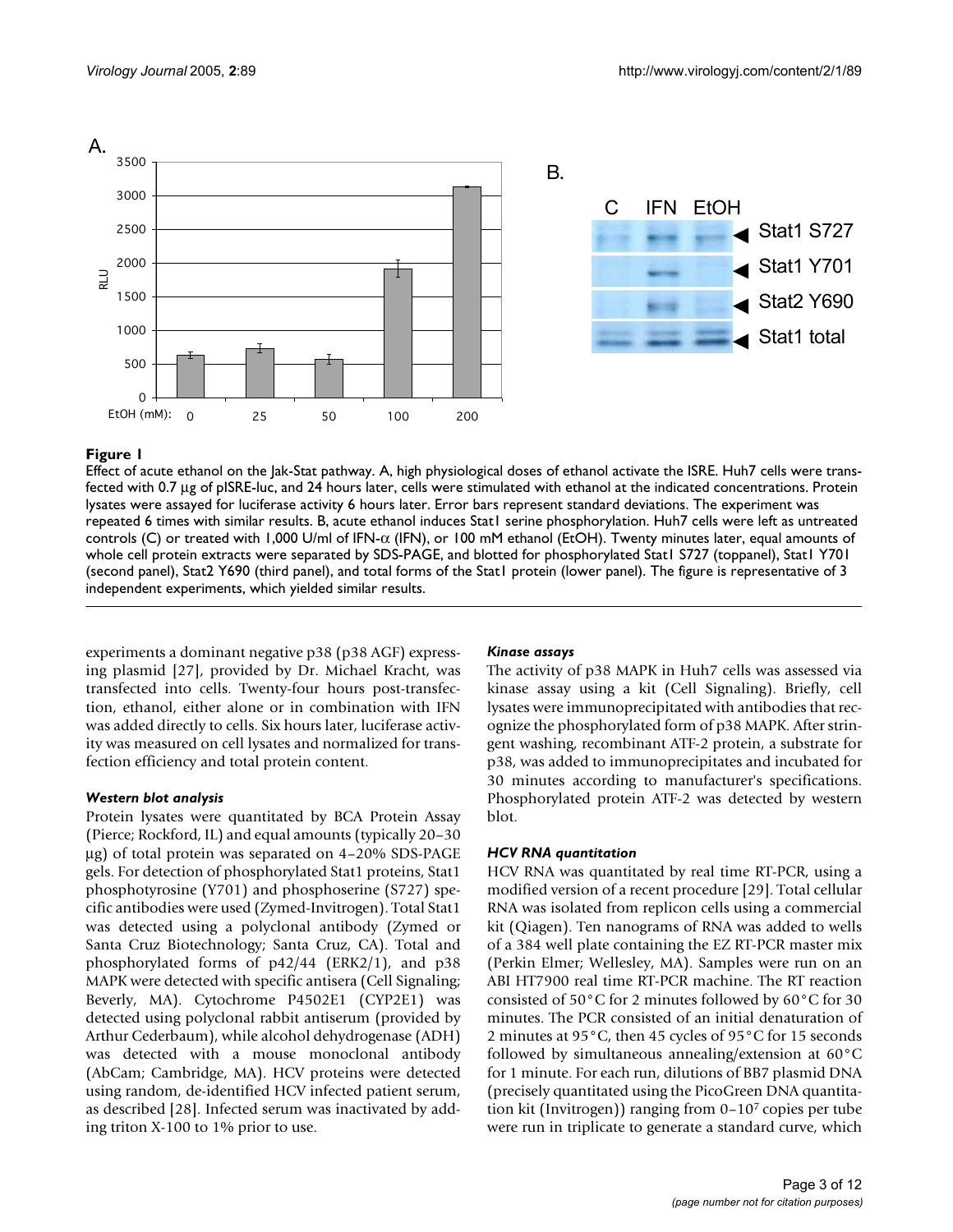

Ethanol activates p38 MAPK in human liver cell cultures. Huh7 cells or primary human fetal hepatocytes (HFH) were left as untreated controls (C) or were treated with anisomycin (A) as a positive control, or with 25, 50, or 100 mM ethanol for 30 minutes. Active p38 MAPK was immunoprecipitated from cell lysates and kinase activity measured by phosphorylation of ATF-2. The figure is representative of 2 experiments that produced similar results.

served as a reference to calculate HCV RNA copy number based on the cycle threshold  $(C_t)$ . The HCV RNA copy number is reported as copies per 10 ng total cellular RNA. Additional controls included reactions lacking template as well as RNA from Huh7 cells. For both negative controls, these samples were always negative for HCV RNA.

## *ADH enzyme assay*

Cells were harvested in PBS and whole cell extracts prepared via sonication. Aliquots of protein extracts were mixed with 0.1 M glycine pH 10.0 buffer, 2.4 mM β-nicotinamide adenine dinucleotide, and 33 mM ethanol, and conversion of NAD to NADH+ was monitored with a spectrophotometer at a wavelength of 340 nm. All reagents for the assay were from Sigma. As a positive control, purified human ADH (provided by Dr. Carol Stone) was also run in the assay.

## *Statistics*

Differences between means of luciferase readings were compared using a Student's T-test. A p-value of <0.05 was considered significant. For western blots, data were analyzed with Image J, a software version of NIH Image for the Macintosh OS × operating system. Changes in protein levels were normalized to control western blots and expressed as fold or percent change relative to controls.

## **Results**

## *Effect of acute ethanol on Jak-Stat pathway*

Figure 1A depicts the effects of acute ethanol on the ISRE promoter in Huh7 cells. Ethanol did not appear to have significant effects on ISRE activity at 25 and 50 mM concentrations. However, at concentrations of 100 and 200 mM, ethanol caused statistically significant 3.0 ( $p = 0.03$ ) and  $5.0$  ( $p < 0.001$ ) fold increases in ISRE reporter gene activity, as compared to cells not treated with ethanol. The data suggest that high physiological doses of acute ethanol activate the ISRE, an IFN responsive promoter.

To investigate this regulation further, we analyzed levels of phosphorylated Stat1 and Stat2, which are obligatory steps for ISRE activation. Stat1 and Stat2 activation involves phosphorylation on conserved tyrosines at amino acid positions 701 and 690, respectively, while phosphorylation of Stat1 also occurs on conserved serine amino acid at position 727 and provides maximal transcriptional activation [15]. Figure 1B depicts the levels of Stat1 S727 (top panel), Stat1 Y701 (second panel), and Stat2 Y690 (third panel), and the total levels of Stat1 protein (fourth panel) in Huh7 cells. Phosphorylation of Stat1 on S727 was induced by IFN-α or 100 mM ethanol. Stat1 Y701 and Stat2 Y690 phosphorylation occurred with IFN treatment, whereas no effect was observed with 100 mM ethanol. The differences in Stat phosphorylation were not due to differences in the amount of Stat1 protein, since total Stat1 protein levels were equivalent (Figure 1B, lower panel). Similar results were also observed for primary human fetal hepatocytes (see Additional File 2) and HCV replicon cells (data not shown).

## *Effect of acute ethanol on the p38 MAPK pathway*

Since MAPKs are modulated by ethanol [12] and p38 MAPK is important in ISRE transcription [16,19], we next examined the effect of acute alcohol on the p38 MAPK pathway. Figure 2 depicts the effects of acute ethanol on the p38 MAPK pathway in Huh7 cells and primary human fetal hepatocytes. In these experiments, p38 kinase assays were performed. As shown in the upper panel of Figure 2, acute exposure of Huh7 cells to 25, 50, and 100 mM ethanol resulted in 61, 27, and 150-fold activation of p38 kinase activity, respectively, detected as an increase in recombinant ATF-2 phosphorylation, a natural substrate for p38 MAPK. The middle panel depicts the amounts of total p38 protein added to each immunoprecipitate. Acute ethanol at 25, 50, and 100 mM doses also activated p38 MAPK to levels 2.1, 2.2, and 5.2-fold in primary fetal human hepatocytes, relative to untreated cells (Figure 2, lower panel), although basal levels of MAPK were higher in these cells. The data suggest that acute ethanol activates p38 MAPK pathways in primary human fetal hepatocytes and Huh7 cells. Acute ethanol also activated p42/44 MAPK and SAPK in Huh7 (see Additional File 3) and BB7 replicon cells (data not shown).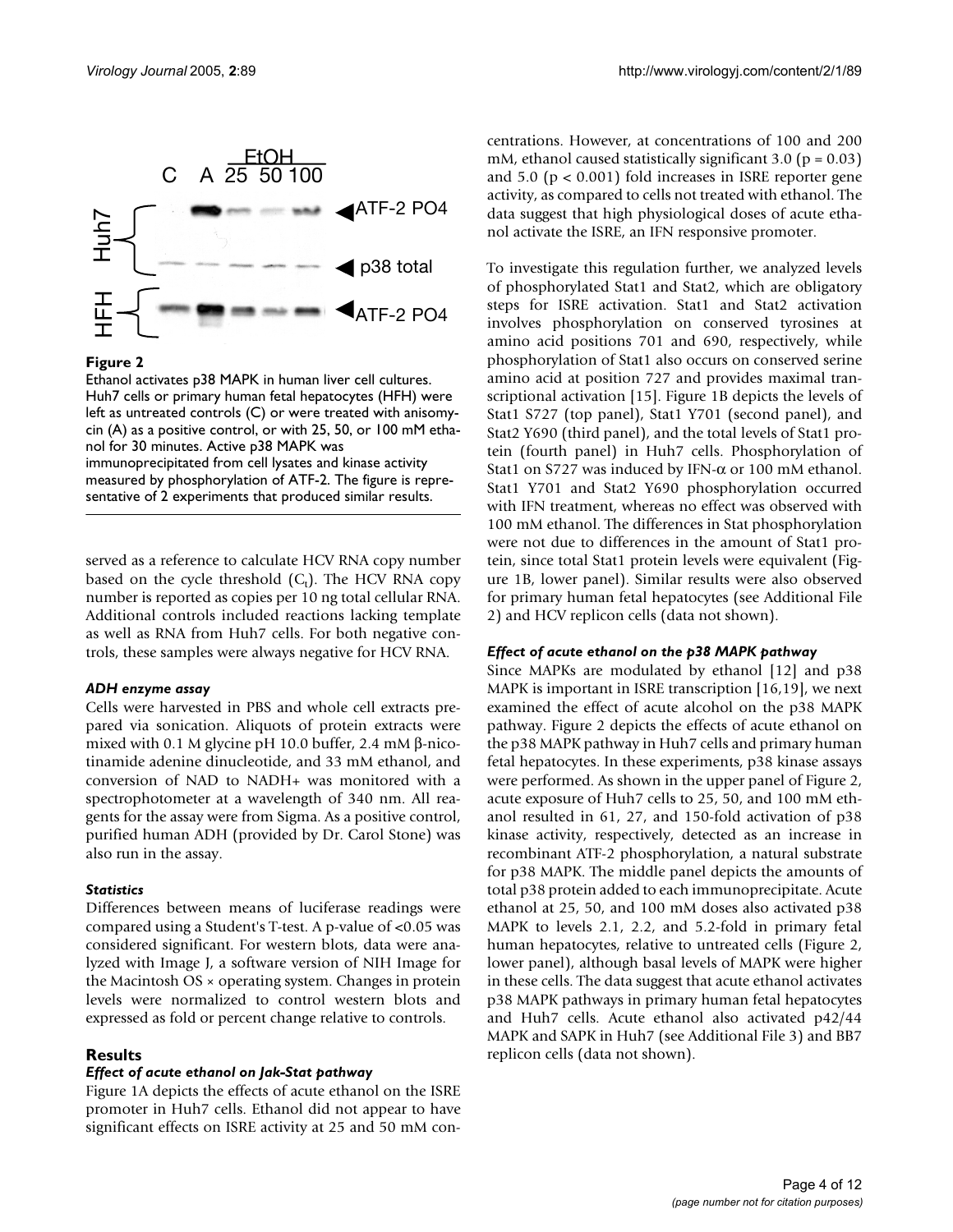

## **Figure 3** Involvement of p388 MAPK induction of ISRE transcription of ISRE transcription and State1 series phosphorylation of ISRE transcription and State1 series and State1 series and State1 series and State1 series and

Involvement of p38 MAPK in ethanol induction of ISRE transcription and Stat1 serine phosphorylation. Panel A, Huh7 cells were transfected with 0.7 µg pISRE-luc, and 22 hours later, cells were incubated for 2 hours at the indicated µM concentrations of SB203508 (a p38 inhibitor), followed by 100 mM ethanol. Cell lysates were harvested 6 hours later and luciferase results were normalized to amounts of total cellular protein. Error bars represent standard deviations. The experiment was repeated 4 times with identical results. B, Huh7 cells were treated for 2 hours in the presence of 50 µM of various MAPK inhibitors, and stimulated with 100 mM alcohol for 20 minutes. Whole cell protein extracts were blotted for the serine phosphorylated form (S727) or total form of Stat1. The experiment was repeated twice, yielding similar results. C, Huh7 cells were transfected with control vector plasmid (Vec) or a plasmid expressing a dominant negative mutant p38 protein (p38 AGF). Twenty-four hours later, cells were not treated or treated for 20 minutes with 100 mM ethanol. Levels of S727 and total Stat1 and transfected p38 proteins were determined by western blot. The figure is representative of 2 independent experiments that produced similar results.

## *Acute alcohol stimulation of the Jak-Stat pathway involves MAPKs*

Since the p38 MAPK pathway cross-talks to the Jak-Stat pathway [16,19], we investigated the effect of acute alcohol on ISRE transcriptional activity and Stat1 phosphorylation in the presence of MAPK inhibitors and dominant negative mutants. We performed ISRE reporter gene experiments with IFN- $\alpha$  and alcohol treatments in the presence of the p38 MAPK inhibitor, SB203508. As shown in Figure 3A, SB203508 inhibited ethanol stimulation of the ISRE by up to 40%. Figure 3B presents related experiments examining the effect of small molecule inhibitors on ethanol induction of Stat1 serine phosphorylation. Huh7 cells were treated for 2 hours in the presence of DMSO carrier, UO126 (a p42/44 MAPK inhibitor), PD98059 (a MEK1 inhibitor) and SB203508 (a p38 inhibitor). Cells were then stimulated with 100 mM ethanol for 20 minutes. Ethanol induction of Stat1 serine phosphorylation was 90% inhibited by SB203508. Huh7 cells were also transfected with a vector expressing a dominant negative p38 protein (p38 AGF) [27], and the effect

on ethanol induction of Stat1 serine phosphorylation was investigated. As shown in Figure 3C, expression of the p38 AGF dominant negative mutant abrogated both basal and ethanol induced Stat1 serine phosphorylation. Together, the data suggest that acute ethanol activation of p38 MAPK is partially involved in induction of ISRE transcription and Stat1 serine phosphorylation.

## *Effect Of acute alcohol on HCV replicons*

Figure 4 depicts the effects of acute ethanol on HCV replication. BB7 cells were treated once with 0, 25, 50, or 100 mM of alcohol, or 20 U/ml of IFN-α. HCV RNA was quantitated using real time RT-PCR on equal amounts (10 ηg) of total cellular RNA isolated 72 hours after drug treatment (Figure 4A; left panel). As expected, IFN induced a significant 66-fold inhibition of HCV RNA at this time point. A single administration of 25 mM ethanol had no significant effect on HCV RNA replication, although a slight increase was noted. In contrast, 50 mM and 100 mM ethanol doses induced statistically significant inhibition of HCV RNA synthesis ( $p = 0.02$  and  $p = 0.001$ ,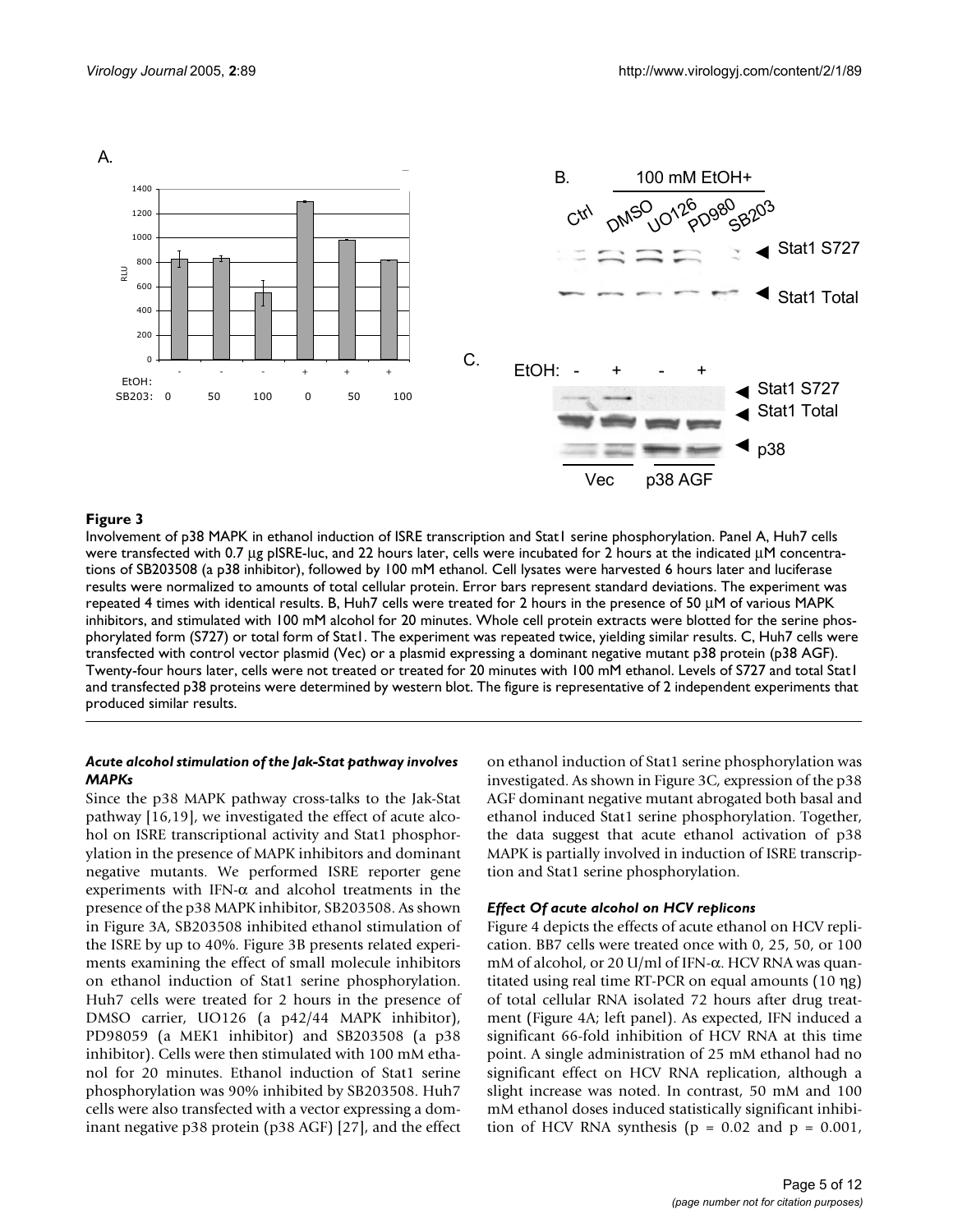

Effect of acute ethanol on HCV replication. BB7 replicon cells were treated once with 0, 25, 50, or 100 mM ethanol or 20 U/ ml of IFN, and RNA and protein was harvested 72 hours later. A, HCV RNA copy number was determined by quantitative real time RT-PCR. The HCV RNA copy number is reported as copies per 10 ng total cellular RNA. Error bars represent standard deviations. B, HCV protein expression in BB7 cells treated with 0, 25, 50, and 100 mM ethanol, and control Huh7 cells. The positions of Stat1, HCV NS3 and NS5A proteins are indicated. The experiment was repeated twice with similar results.

respectively). The doses of alcohol used did not affect BB7 cell growth, viability, or morphology (data not shown). HCV NS3 and NS5A protein expression was also inhibited in a dose-dependent fashion (1.7–5.4 fold) by ethanol (Figure 4B, right panel).

Since replicons acquire adaptive mutations [20,23] and it is also possible that the cells acquire genetic or epigenetic mutations during the G418 selection process and continuous culturing [30,31], we questioned whether the previous data derived from a single replicon cell line was typical of other replicons. We therefore examined the effect of acute ethanol on HCV RNA and protein synthesis



# Figure 5

Acute ethanol inhibits the replication of other HCV replicon lines. 9–13, and 5–15-replicon cell lines were treated with 0, 100, or 200 mM of ethanol, and HCV RNA (panel A) and protein (panel B) was quantitated by real time RT-PCR and western blot analysis as described above. B., quantitation of changes in HCV NS3 and NS5A protein expression. Scanned blots were analyzed with Image J. For each lane, pixel intensities of NS3 and NS5A bands were normalized to the total Stat1 pixel intensity, and the percent change relative to untreated cells was calculated.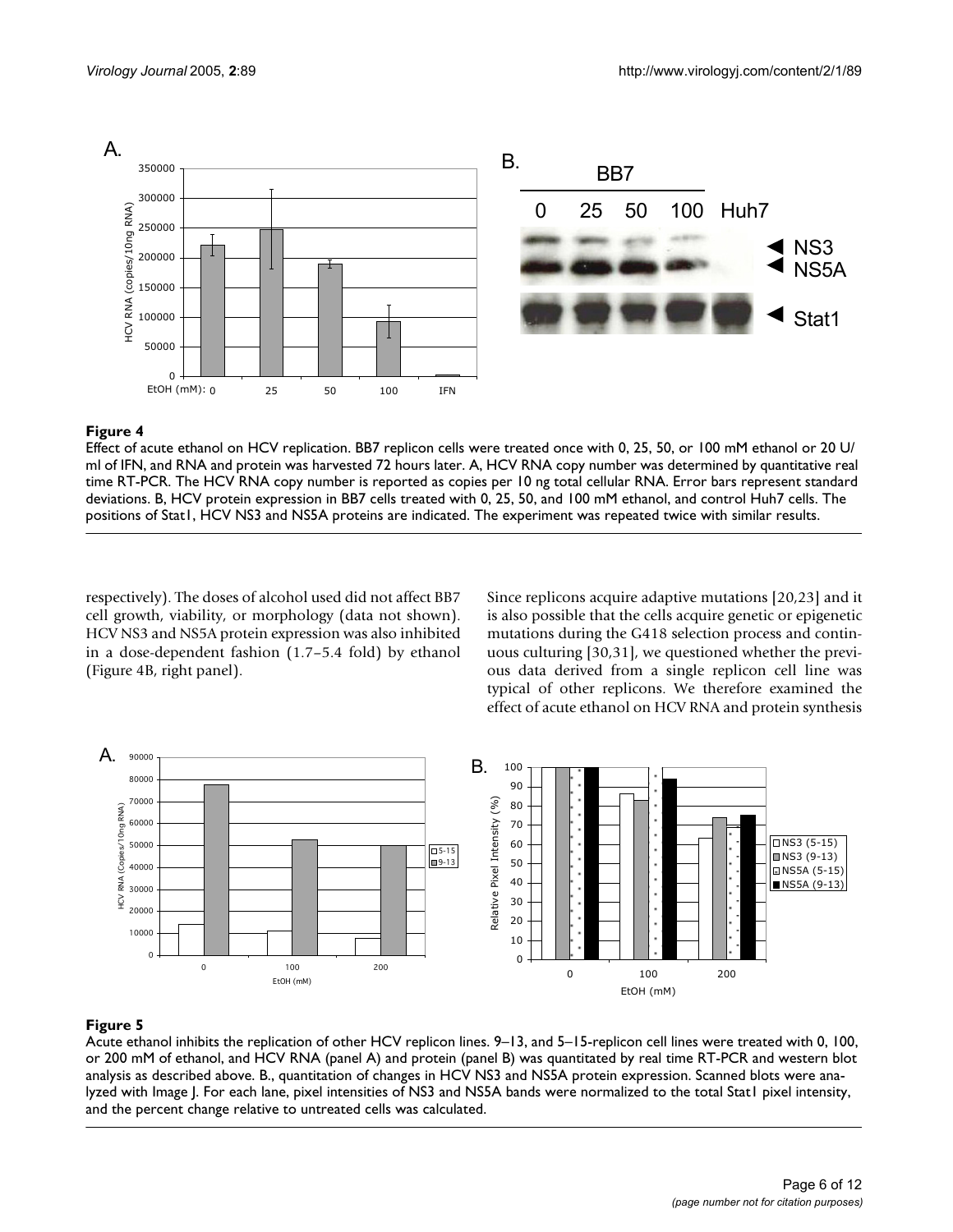

Acute alcohol inhibits the antiviral actions of IFN. A, Huh7 cells were left untreated (Ctrl), or treated with 1,000 U/ml of IFNα alone (IFN) or with IFN-α plus 100 mM ethanol (IFN+EtOH). Proteins were probed for Stat1 Y701 (top panel), and total Stat1 proteins (lower panel). B, BB7 replicon cells were treated with or without 100 mM ethanol, followed immediately by 0, 0.1, 1, 10, 20, 100 IU/ml of IFN-α, and whole cell protein extracts were harvested 48 hours later. Equal amounts of total cellular protein were analyzed for the presence of Stat1, HCV NS5A and NS3 proteins, and p42/44 MAPK by western blot analysis. C, quantitation of HCV protein expression shown in panel B. For each lane, pixel intensities of NS3 and NS5A bands were normalized to the total p42/44 pixel intensity, and the fold decrease relative to untreated cells was calculated. The figure is representative of 2 independent experiments that produced identical results.

in 2 additional replicon lines, 9–13 and 5–15, obtained independently from BB7 cells [21-23]. Cells were treated with 100 or 200 mM of ethanol, and HCV RNA and protein was assessed 72 hours later. As shown in Figure 5, although the basal level of HCV RNA differed considerably between 5–15 and 9–13 replicon cells, both doses of ethanol inhibited HCV RNA and protein production by up to 50%. Together the data suggest that acute ethanol inhibits the replication of several independent cell lines that support robust HCV replication. The replication of a genomic length replicon cell line, FL-Neo, was also inhibited by acute ethanol (see Additional File 4).

## *Acute alcohol inhibits the IFN-*α *induced antiviral response towards HCV*

We examined the combined effects of alcohol and IFN-α treatment on the Jak-Stat pathway. Huh7 cells were left untreated, or treated with IFN, or IFN plus ethanol. Figure 6A demonstrates that ethanol treatment inhibited IFN- $\alpha$ induction of Stat1 tyrosine phosphorylation. To investigate the effect of ethanol on the IFN induced antiviral response, BB7 replicon cells were treated with or without 100 mM ethanol in the presence of varying doses of IFNα. HCV protein levels were analyzed by western blot 48 hours later. As shown in Figure 6B, in the absence of ethanol, IFN-α inhibited HCV protein in a dose dependent fashion, and this coincided with a dose-dependent increase in total Stat1 protein, a known ISG. When cells were treated with a single dose of 100 mM ethanol, increases in HCV NS3 and NS5A proteins were detected at IFN doses of 10, 20 and 100 U/ml relative to cells treated with IFN alone. Alcohol also inhibited IFN induced upregulation of Stat1 at these concentrations. However, at IFN concentrations of 0, 0.1 and 1 U/ml, ethanol appeared to decrease the amount of HCV NS3 and NS5A protein expression, consistent with ethanol's IFN stimulatory and anti-HCV effects presented above. Figure 6C presents a quantitative summary of the protein data based on pixel intensity, and clearly demonstrates that IFN dosedependently inhibits NS3 and NS5A protein expression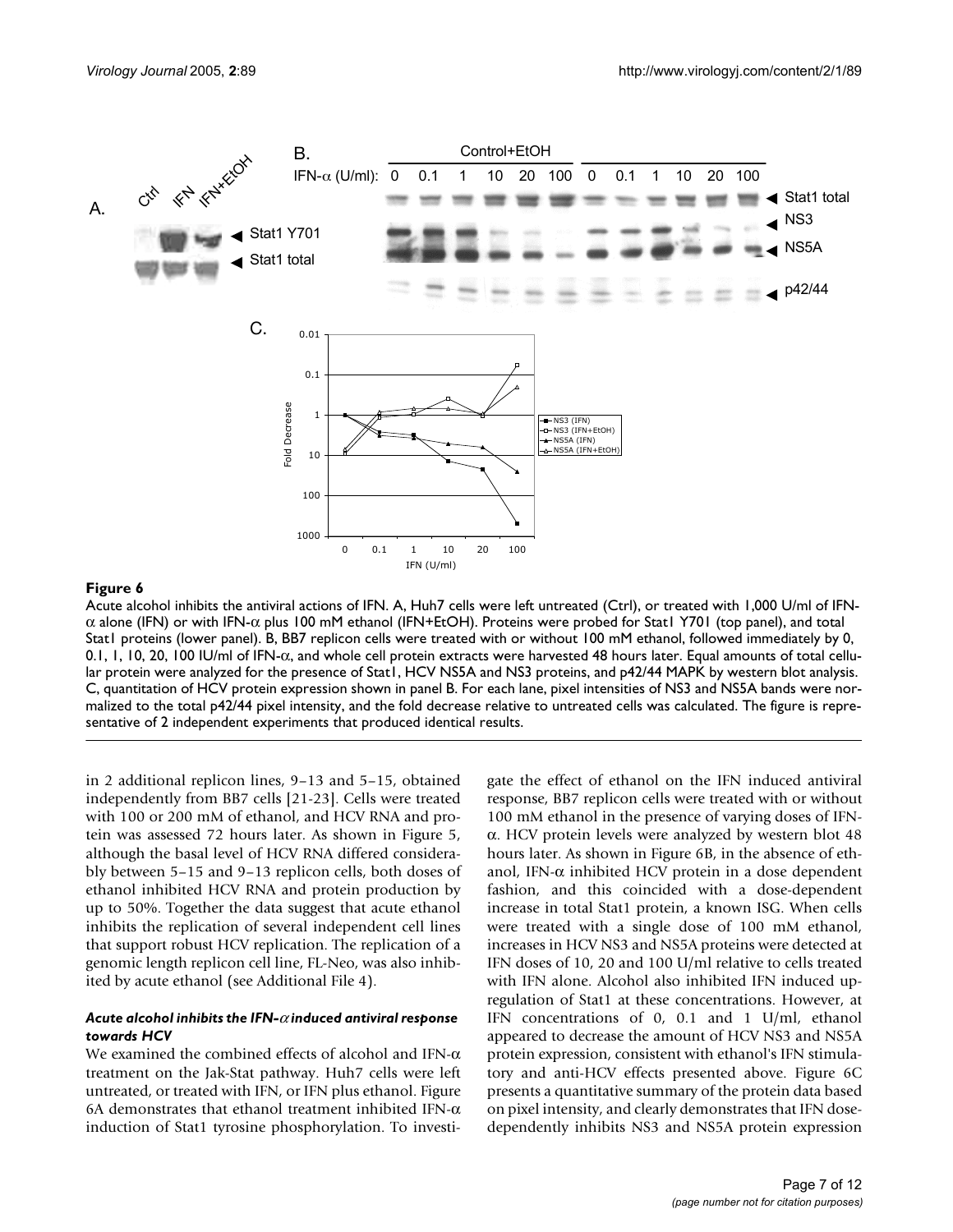

Characterization of ethanol metabolizing enzymes in human liver cell cultures. A, western blot analysis of ADH1 and CYP2E1 expression levels in Huh7, BB7, 9–13, 5–15, and FL-Neo cells. Positive controls for ADH included primary human fetal hepatocytes (HFH) [24], and a well differentiated immortalized human liver cell line, HH2 (developed in NF's lab), while controls for CYP2E1 expression included baculovirus expressed CYP2E1 and purified CYP2E1. Western blots were probed with a monoclonal antibody against human ADH, and polyclonal rabbit antiserum against CYP2E1 and Stat1. B, ADH enzyme activity. Huh7 cells were harvested in PBS and whole cell protein extracts prepared via sonication. Conversion of NAD to NADH+ was monitored at a wavelength of 340 nm as described in the Materials and Methods. Purified ADH served as a positive control for ADH activity. C, effect of CYP2E1 and ADH inhibition on ethanol activation of the ISRE. Huh7 cells in 96 well plates were transfected in triplicate with 50 ηg of ISRE-luc and 12 hours later, were treated with 5 mM of the ADH inhibitor 4-MP and 10 mM of the CYP2E1 inhibitor DAS for an additional 12 hours. Cells were also separately exposed to 0.1% DMSO, as an additional control for possible solvent effects. Cells were then treated with 0, 100, or 200 mM ethanol, before luciferase activity was measured by BriteLite assay. Error bars represent standard deviations. The experiments were repeated twice with identical results.

by 10–100 fold. In the absence of IFN, acute ethanol inhibits NS3 and NS5A protein expression by 10-fold. However, acute ethanol prevents IFN-α-mediated clearance of HCV proteins. Similar effects were observed for HCV RNA production (data not shown). The data indicate that ethanol inhibits the antiviral actions of exogenously added IFN.

## *Expression of alcohol metabolizing enzymes in human liver cell cultures*

Since ethanol can exert differential effects on cells depending on whether it is metabolized or not [32], the expression and activity of ADH and CYP2E1, the major ethanolmetabolizing enzymes, was examined in Huh7 and replicon cells. Figure 7A depicts western blot analysis of ADH (top panel), CYP2E1 (middle panel), and Stat1 (lower panel) protein expression in Huh7, BB7, 9–13, 5–15, and FL-Neo cells. Immortalized human hepatocytes (HH2), primary human fetal hepatocytes (HFH), and purified human ADH served as positive controls for ADH, while lysate from cells that were infected with a baculovirus expressing human CYP2E1 [33], as well as purified CYP2E1, served as controls for CYP2E1. All replicon and Huh7 cultures expressed very low to undetectable levels of ADH and CYP2E1 protein. To determine if Huh7 cells expressed a functional ADH enzyme, ADH enzyme assays were performed using purified human ADH as a positive control. Figure 7B demonstrates that purified ADH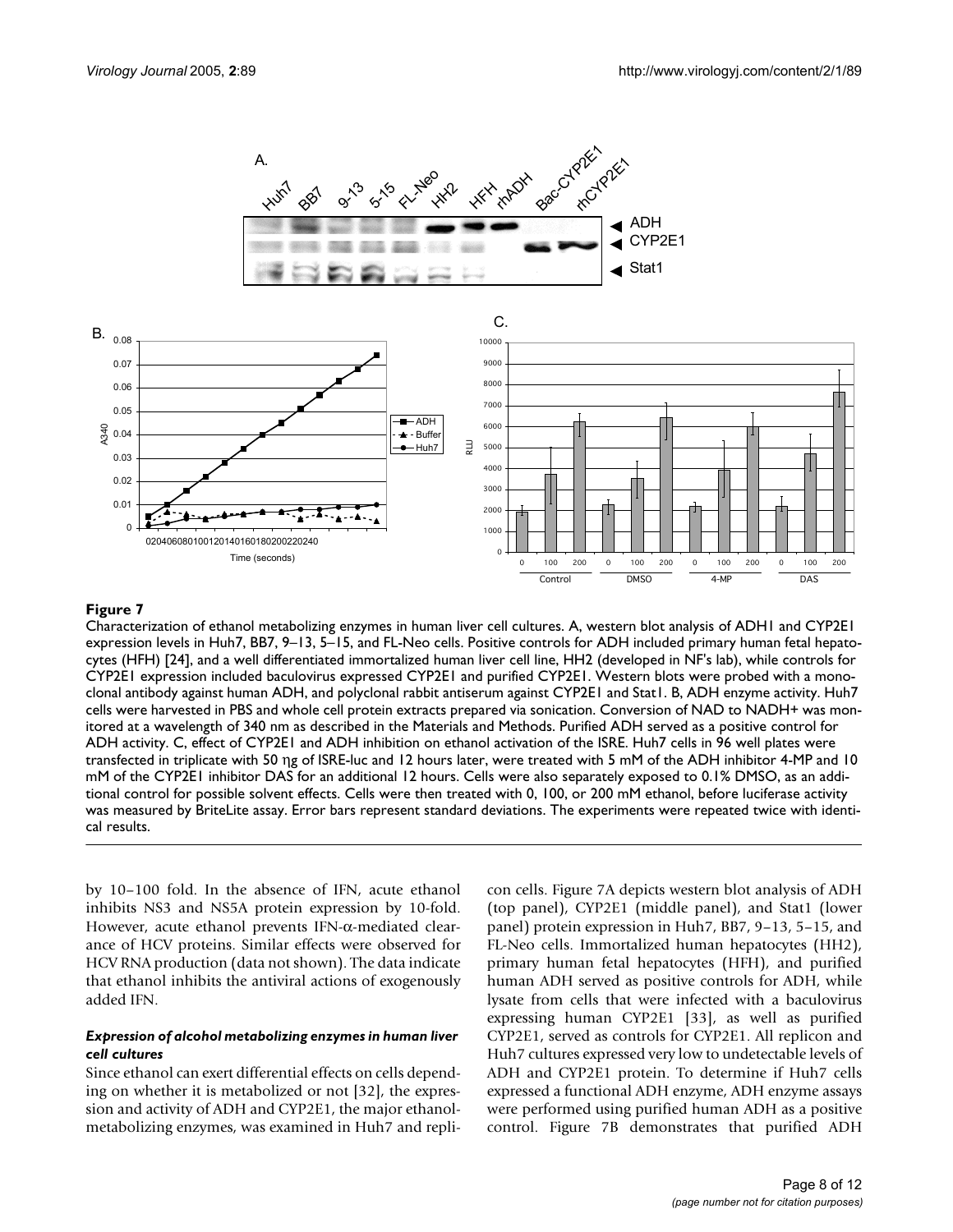

Summary of effects of acute ethanol on HCV replication. Ethanol effects in this system are independent of ethanol metabolism and as such may involve ethanol-induced perturbations in cell membranes, such as membrane fluidity. Left side, acute ethanol activates p38 MAPK which leads to Stat1 serine phosphorylation, Jak-Stat signaling and inhibition of HCV replication. Activated Stat1 may be involved in ISRE transcription but it is possible that other ISRE binding transcription factors such as Stat3 are involved in this process. Right side, ethanol inhibits the antiviral actions of exogenously applied IFN and this involves inhibition of IFN-induced Stat1 tyrosine phosphorylation, decreased Jak-Stat signaling and increased HCV replication in the presence of IFN. Inhibition of Jak-Stat signaling may involve ethanol perturbation of IFN- $\alpha$  induced changes in membrane fluidity, inhibition of IFN binding to its receptor, direct inhibition of Jak kinases, and/or induction of negative regulators of the Jak-Statpathway such as SOCS proteins.

showed a linear increase in absorbance over time, while buffer alone remained at background levels. In contrast, Huh7 cells expressed minimal ADH enzymatic activity, with only slight increases over background detected after 3 minutes. Figure 7C demonstrates that ethanol induction of ISRE transcription was not affected in the presence of the ADH and CYP2E1 inhibitors, 4-MP and DAS. Note that the concentrations of 4-MP (5 mM) and DAS (10  $\mu$ M) used in this assay were derived from a previous study [25]. At these concentrations, 4-MP and DAS had no effects on cell viability or proliferation (data not shown). The data indicate that Huh7 and replicon cells express low to undetectable levels of ADH and CYP2E1 proteins, and further suggest that the effects of ethanol on innate antiviral pathways is not due to ethanol metabolism via ADH or CYP2E1 in this model system.

## **Discussion**

In the current study, it was demonstrated that high physiological doses of acute ethanol induces Stat1 serine phosphorylation and ISRE transcription. Given alone, ethanol appears to inhibit HCV replication in several independent replicon cell lines, and this is in part mediated by a Jak-Stat transduced antiviral response. In contrast, in the presence of exogenously added IFN-α, ethanol partially inhibits the antiviral actions of IFN-α, involving inhibition of IFN-α induced Stat1 tyrosine phosphorylation. Analysis of the effects of chronic ethanol administration on basal and IFN- $\alpha$  induced signaling responses is currently in progress.

We also found that acute exposure of human liver cells to physiological doses of ethanol activates the IFN system via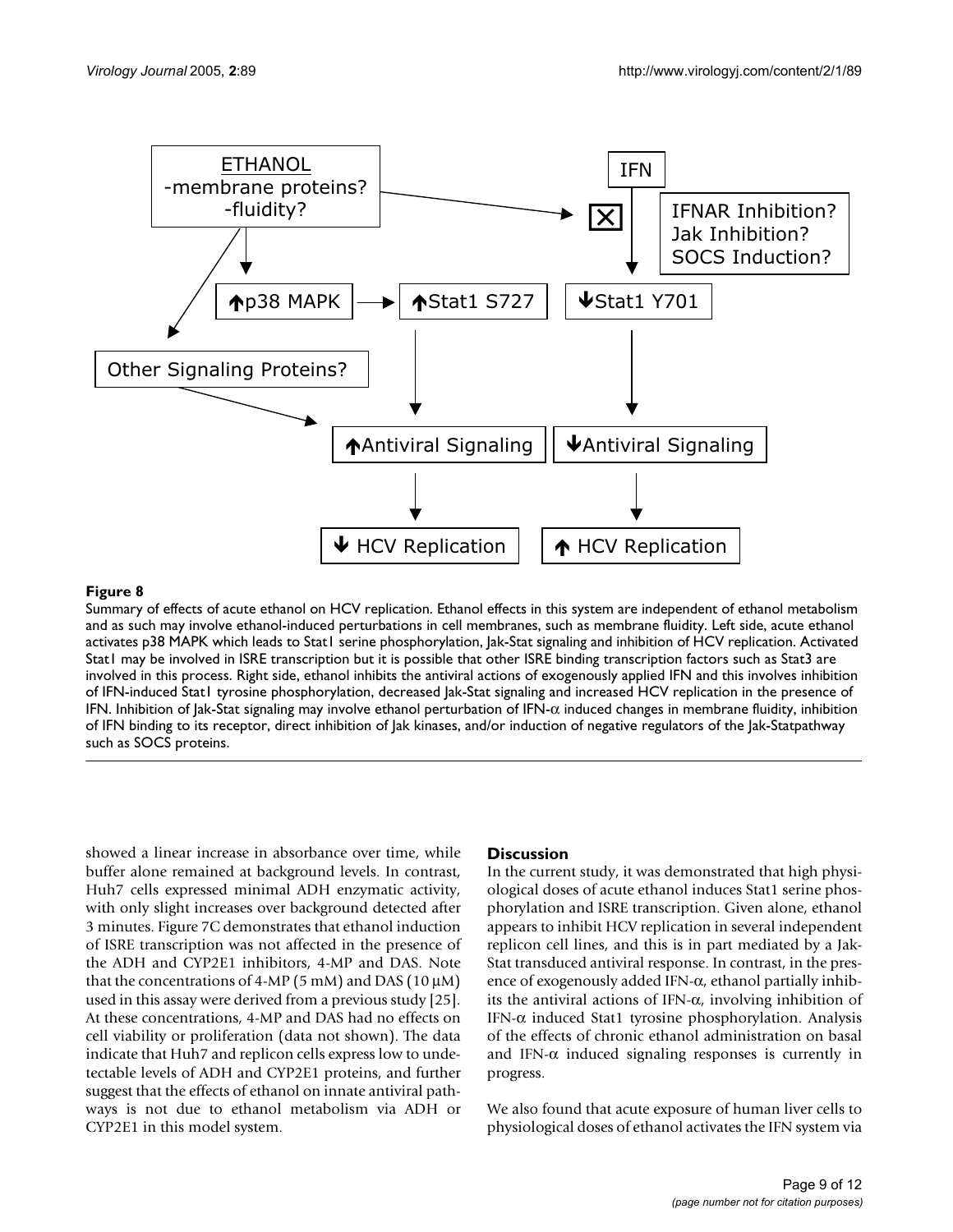the MAPK pathway. The data suggest that ethanol induces cross talk between the p38 MAPK and Jak-Stat pathway (Figure 8). Additional evidence for cross talk between these pathways derives from a study indicating that ERK2 binds to the α-chain of the IFN  $\alpha/\beta$  receptor and STAT1 [34], and JAK2 may be required for MAP kinase pathway activation [35]. Furthermore, HCV proteins such as NS5A interact with and modulate MAPK and related pathways such as Grb2, Ras-ERK, and phosphoinositol 3 kinase (PI3K) [36-40]. However, p38 kinase activity, which is important in IFN-α and IFN-γ induced transcription, is not involved in IFN induced Stat1 serine phosphorylation [16,19]. Thus, induction of Stat1 serine phosphorylation by ethanol described in the current report may be mechanistically similar to UV-stress induced activation of Stat1 by p38 MAPK [18].

Recent studies have demonstrated that alcohol abuse may be associated with increased HCV RNA titers in patients [9]. This could be due to an increase in release of HCV RNA from alcohol-damaged hepatocytes, a direct stimulatory effect of alcohol on HCV replication, or modulation of innate and acquired immune responses to HCV. A single published report by Zhang and colleagues found that ethanol stimulates HCV replication in the replicon system [41], while our data indicate that acute ethanol inhibits HCV replication. There are several explanations for the divergent results. First, different stable replicon cell lines were used in our study as compared to the published study, so it is very likely that both the replicons [21] and Huh7 cells [30,31] are genetically different. Second, in Zhang's study, alcohol was added to replicon cells daily, so 48 and 72-hour time points actually received 2 and 3 daily doses of ethanol. This is in direct contrast to our experimental design where a single "shot" of alcohol was given. Nonetheless, chronic ethanol treatment of cells for 3 consecutive days further inhibited HCV replication in our system (data not shown). Third, in our study, the observed effects on the IFN system and HCV replication appeared to be due to the direct action of ethanol, rather than via ethanol metabolism, as reported in the Zhang study [41]. However, the dose of the ADH inhibitor 4 methypyrazole used in Zhang's study was 0.1 µM, 50,000 fold lower than the 5 mM dose used in our study, and the dose used in a seminal study demonstrating the effect of various inhibitors of alcohol metabolism [25]. Further evidence for a direct effect of ethanol for the observed results in our study stems from the observation that all replicon and Huh7 cells expressed low to undetectable levels of ADH and CYP2E1 protein, and ethanol still induced ISRE transcription in the presence of ADH and CYP2E1 inhibitors. The Zhang study did not measure ADH and CYP2E1 protein expression. Furthermore, in our studies, the effects of ethanol on the Jak-Stat pathway occurred at an ethanol concentration of 100 mM, well

above that of the  $K_m$  for ADH (1–5 mM) and CYP2E1 (16 mM) [42]. Moreover, high-dose ethanol has been previously shown to activate IFN-β-dependent antiviral activities [43], reminiscent of the data reported in the present study. Collectively, our data suggest that ethanol acts directly on cells to modulate hepatocyte signaling pathways.

Exactly how ethanol induces these signaling responses is currently under investigation. Ethanol is known to act on lipids in cell membranes as well as interact directly with membrane proteins [44-47], so it is possible that changes in membrane fluidity (defined as the physical state of the phospholipids in terms of rate and angular motion) induce downstream signal transduction events (Figure 8). In terms of the activation of the Jak-Stat pathway by acute ethanol, it is possible that besides Stat1, other proteins with the capacity to bind ISRE-like sequences are involved in ethanol induced ISRE transcription. A possible candidate is Stat3, since Stat3 is modulated by ethanol [48]. Indeed, preliminary data suggest that Stat3 is also modulated by acute ethanol in our system (data not shown). As for ethanol inhibition of IFN-induced Stat1 tyrosine phosphorylation and antiviral actions, several mechanisms might be operative (Figure 8). Since IFN-β has been shown to modulate plasma membrane fluidity [49], ethanol might inhibit IFN- $α$  induced changes in membrane fluidity. Other possible mechanisms include ethanol inhibition of IFN-receptor interactions, or induction of negative regulators of the Jak-Stat pathway such as suppressors of cytokine signaling (SOCS) proteins. For example, SOCS-1 inhibits IFN signaling by binding Jaks to prevent Stat phosphorylation [50]. Also of note is the observation that ethanol doses of 1–20 mM did not affect HCV replication (Figure 4A), so it is possible that ethanol-induced blockade of IFN antiviral activity is more relevant in vivo. The data presented herein highlight the complexity, and emphasize the need for further study of the cellular response to acute and chronic alcohol, on innate antiviral signaling pathways and HCV replication.

In conclusion, acute ethanol treatment of Huh7 hepatoma, HCV subgenomic and genomic-length replicon cells, and primary human fetal hepatocytes has multiple effects on innate cellular defense pathways. In particular, high physiological doses of ethanol can activate antiviral responses and inhibit HCV replication, whereas it can also inhibit the IFN- $\alpha$  induced antiviral response against HCV replication. The data suggest that the effects of alcohol on the IFN system are not simply a stimulation or inhibition, but rather reflect highly complex processes involving cross-talk of a number of signaling pathways. The net effect of ethanol likely depends on whether ethanol is given acutely or chronically, the dose of ethanol, and whether alcohol is metabolized or not.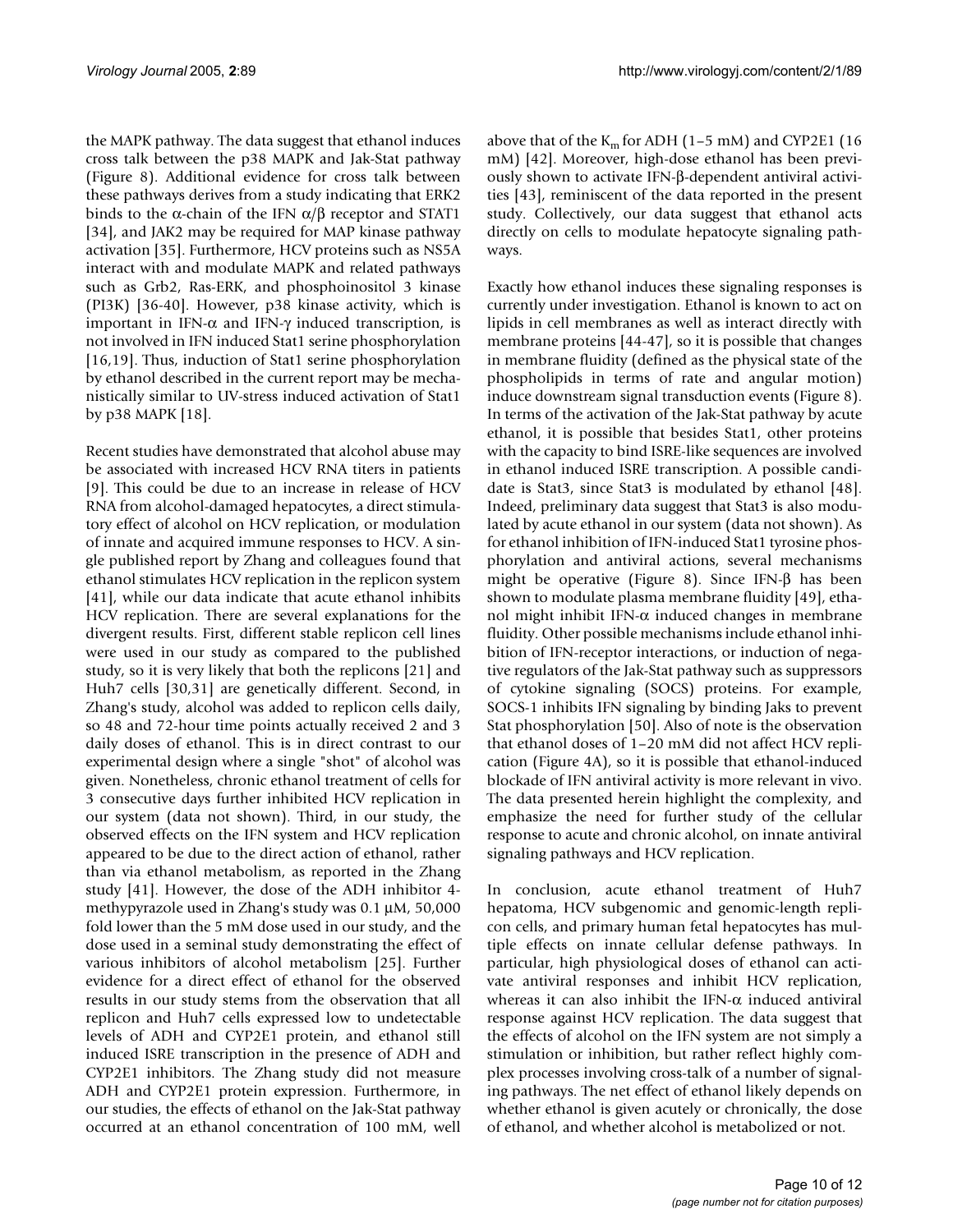## **Abbreviations**

ADH: alcohol dehydrogenase

CYP2E1: cytochrome P450 2E1

DAS: diallysulfide

ERK: extracellular regulated kinase

HCV: hepatitis C virus

IFN: interferon

IFN-α: interferon alpha

ISG: interferon-stimulated gene

ISGF-3: interferon stimulated gene factor 3

ISRE: interferon stimulated response element

Jak: janus associated kinase

MAPK: mitogen activated protein kinase

RLU: relative light units

Stat: signal transducer and activator of transcription

4-MP: 4-methypyrazole

# **Additional material**

# **Additional File 1**

*Effect of acute ethanol on Huh7 (panel A) FL-Neo (panel B) genomic length replicon cell viability and proliferation. Cells were treated with once 0, 50, or 100 mM ethanol, and incubated at 37°C humidified incubator with 5% CO<sub>2</sub> for 72 hours. Cells were lysed and total cellular ATP content measured by luciferase assay using the ATPlite system (Perkin Elmer). Error bars represent standard deviations of quadruplicate cultures. The experiment was repeated three times with identical results.* Click here for file

[\[http://www.biomedcentral.com/content/supplementary/1743-](http://www.biomedcentral.com/content/supplementary/1743-422X-2-89-S1.pdf) 422X-2-89-S1.pdf]

# **Additional File 2**

*Ethanol activation of Stat1 serine phosphorylation in primary human fetal hepatocytes. Cells were treated with 0, 25, and 50 mM ethanol or separately with 100 U/ml of IFN-*α *for 30 minutes, and blots were probed for Stat1 S727, Y701 and total proteins. The experiment was repeated twice with identical results.*

Click here for file

[\[http://www.biomedcentral.com/content/supplementary/1743-](http://www.biomedcentral.com/content/supplementary/1743-422X-2-89-S2.pdf) 422X-2-89-S2.pdf]

# **Additional File 3**

*Ethanol activates p42/44 MAPK in Huh7 cells. Huh7 cells were grown in 0.5% serum-containing media for 48 hours, and stimulated with ethanol alone at the indicated concentrations, or with ethanol and 20% serumcontaining medium. Thirty minutes later, equal amounts of whole cell protein extracts were separated by SDS-PAGE and blotted for phosphorylated forms of p42/44 (panel 1) or JNK (panels 2), or total forms of p42/ 44 (panel 3).*

Click here for file [\[http://www.biomedcentral.com/content/supplementary/1743-](http://www.biomedcentral.com/content/supplementary/1743-422X-2-89-S3.pdf) 422X-2-89-S3.pdf]

# **Additional File 4**

*Acute ethanol inhibits HCV replication in a genomic length replicon cell line. FL-Neo replicon cells were treated with 0, 100, or 200 mM of ethanol, and HCV RNA was quantitated by real time RT-PCR. The HCV RNA copy number is reported as copies per 10 ng total cellular RNA. Error bars represent standard deviations.*

Click here for file

[\[http://www.biomedcentral.com/content/supplementary/1743-](http://www.biomedcentral.com/content/supplementary/1743-422X-2-89-S4.pdf) 422X-2-89-S4.pdf]

## **Acknowledgements**

We thank Michael Austin, John Gallegos, Jacob Glaspey, Jamison Green, Amanda Heitzke, Kristen Miller, Paula McPoland, and Jessica Wagoner for technical assistance, Jeffery Vieira for pQ150, Arthur Cederbaum for CYP2E1 antiserum and helpful advice, Dennis Rasmussen for advice, Carol Stone for recombinant human ADH, Sidney Nelson for recombinant CYP2E1, Apath LLC and Ralf Bartenschlager for HCV replicon cell lines, and Michael Kracht for p38 plasmids. CL and NF are partially supported by NIH grant AI048214. SJP is partially supported by NIH grants AA13301 and DK62187, and the University of Washington Royalty Research Fund.

## **References**

- 1. Schiff ER: **Hepatitis C and alcohol.** *Hepatology* 1997, **26(S1):**39S-42S.
- 2. Thomas DL, Astemborski J, Rai RM, Anania FA, Schaeffer M, Galai N, Nolt K, Nelson KE, Strathdee SA, Johnson L, *et al.*: **[The natural his](http://www.ncbi.nlm.nih.gov/entrez/query.fcgi?cmd=Retrieve&db=PubMed&dopt=Abstract&list_uids=10904508)[tory of hepatitis C virus infection - Host, viral, and environ](http://www.ncbi.nlm.nih.gov/entrez/query.fcgi?cmd=Retrieve&db=PubMed&dopt=Abstract&list_uids=10904508)[mental factors.](http://www.ncbi.nlm.nih.gov/entrez/query.fcgi?cmd=Retrieve&db=PubMed&dopt=Abstract&list_uids=10904508)** *JAMA* 2000, **284(4):**450-456.
- 3. Lindsay KL: **[Therapy of hepatitis C: overview.](http://www.ncbi.nlm.nih.gov/entrez/query.fcgi?cmd=Retrieve&db=PubMed&dopt=Abstract&list_uids=9305668)** *Hepatology* 1997, **26(3):**71S-77S.
- 4. Davis GL, Esteban-Mur R, Rustgi V, Hoefs J, Gordon SC, Trepo C, Shiffman ML, Zeuzem S, Craxi A, Ling MH, *et al.*: **[Interferon alfa-2b](http://www.ncbi.nlm.nih.gov/entrez/query.fcgi?cmd=Retrieve&db=PubMed&dopt=Abstract&list_uids=9819447) [alone or in combination with ribavirin for the treatment of](http://www.ncbi.nlm.nih.gov/entrez/query.fcgi?cmd=Retrieve&db=PubMed&dopt=Abstract&list_uids=9819447) [relapse of chronic hepatitis C.](http://www.ncbi.nlm.nih.gov/entrez/query.fcgi?cmd=Retrieve&db=PubMed&dopt=Abstract&list_uids=9819447)** *New Engl J Med* 1998, **339(21):**1493-1499.
- 5. McHutchison JG, Gordon SC, Schiff ER, Shiffman ML, Lee WM, Rustgi VK, Goodman ZD, Ling MH, Cort S, Albrecht JK: **[Interferon alfa-](http://www.ncbi.nlm.nih.gov/entrez/query.fcgi?cmd=Retrieve&db=PubMed&dopt=Abstract&list_uids=9819446)[2b alone or in combination with ribavirin as initial treatment](http://www.ncbi.nlm.nih.gov/entrez/query.fcgi?cmd=Retrieve&db=PubMed&dopt=Abstract&list_uids=9819446) [for chronic hepatitis C.](http://www.ncbi.nlm.nih.gov/entrez/query.fcgi?cmd=Retrieve&db=PubMed&dopt=Abstract&list_uids=9819446)** *N Engl J Med* 1998, **339(21):**1485-1492.
- 6. Poynard T, Marcellin P, Lee SS, Niederau C, Minuk GS, Ideo G, Bain V, Heathcote J, Zeuzem S, Trepo C, *et al.*: **[Randomised trial of](http://www.ncbi.nlm.nih.gov/entrez/query.fcgi?cmd=Retrieve&db=PubMed&dopt=Abstract&list_uids=9807989) interferon alpha2b plus ribavirin for 48 weeks or for 24 [weeks versus interferon alpha2b plus placebo for 48 weeks](http://www.ncbi.nlm.nih.gov/entrez/query.fcgi?cmd=Retrieve&db=PubMed&dopt=Abstract&list_uids=9807989) for treatment of chronic infection with hepatitis C virus. [International Hepatitis Interventional Therapy Group.](http://www.ncbi.nlm.nih.gov/entrez/query.fcgi?cmd=Retrieve&db=PubMed&dopt=Abstract&list_uids=9807989)** *Lancet* 1998, **352(9138):**1426-1432.
- 7. Manns MP, McHutchison JG, Gordon S, Beaumont W, Rustgi V, Shiffman ML, Lee WM, Ling ML, Albrecht JK: **Peginterferon alfa-2b plus ribavirin compared to interferon alfa-2b plus ribavirin for the treatment of chronic hepatitis C: 24 week treatment analysis of a multicenter, multinational phase III randomized control trial.** *Hepatology* 2000, **32(4):**A552.